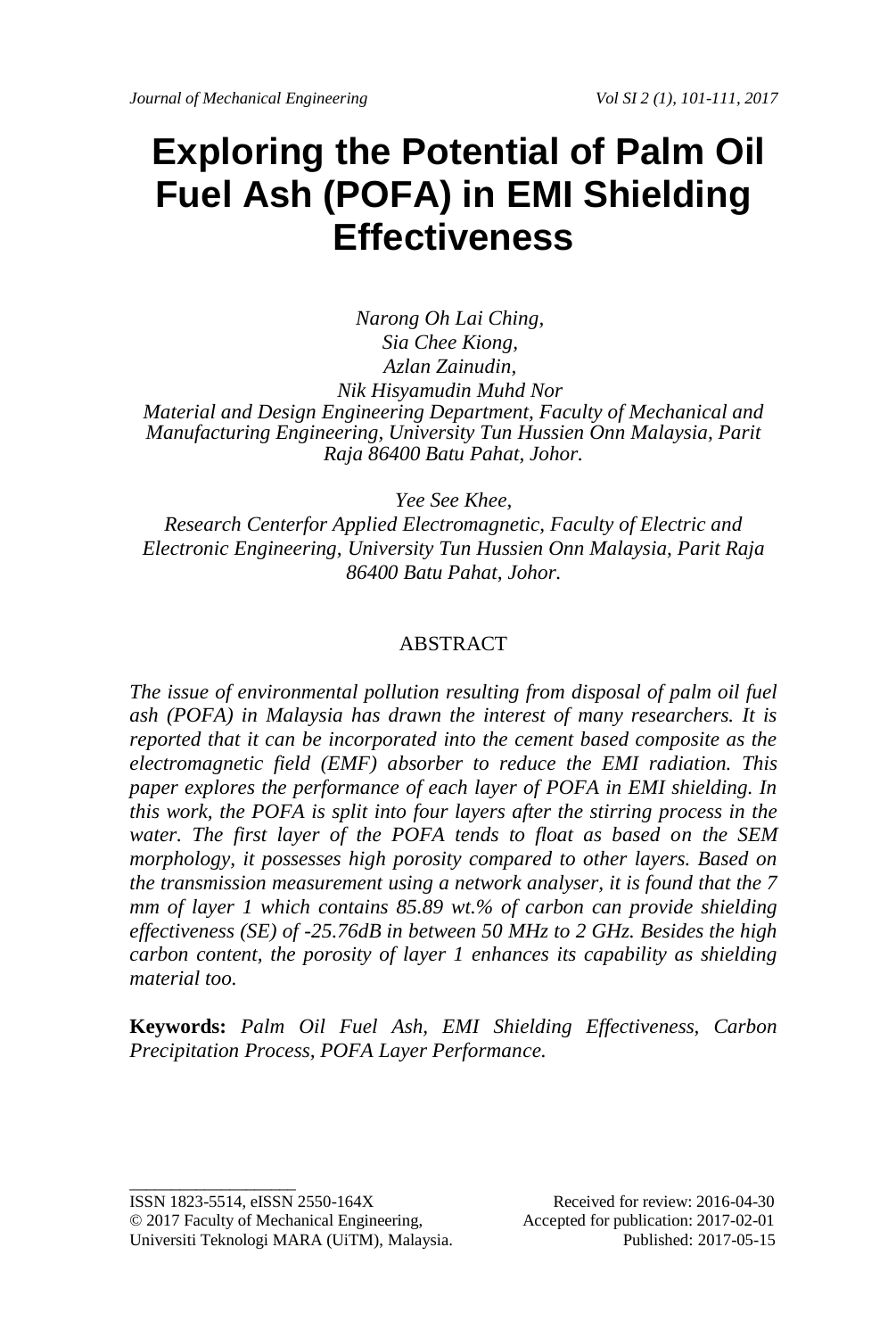*Narong Oh Lai Ching et. al.*

#### **Introduction**

Most of advanced technologies in electric and electronic devices especially the wireless and communication systems are polluted by electromagnetic wave (EW) pollution which can be harmful to health and may cause of death [1], [2]. Electromagnetic pollution has become part of people's daily life due to the proliferation of the high speed electrical and electronic systems such as mobile phone based station, mobile phone, radar, television and radio transmitters and so on that ease our daily life. The studies on electromagnetic fields (EMF) has been motivated primarily by public for health considerations [3].

A high frequency range of electromagnetic wave is able to increase human's body temperature of approximately 1–5 °C. Researchers have reported the severity of the physiological effects produced by small temperature surge. Some of the effects include, organs malformations, temporary infertility in males, brain lesions, and blood effect [4], [5]. The human brain is sensitive to EMI field and it promotes the brain tumor risk [1], [6]–[8]. Besides that, the device such as cordless telephones, home entertainment systems, computers, and certain medical devices can fail to operate properly in the presence of strong RF fields [8], [9]. Hence, it is important to reduce the EMI radiation.

In recent years, the issue of environmental pollution resulting from disposal of palm oil fuel ash (POFA) in Malaysia has attracted the attention of researchers to explore its potential as an alternative fuel [10] or other field. Some researchers have reported that the elements in POFA contribute the most to the microwave absorption is carbon (C) and iron III oxide (Fe2O3) [3], [11]–[17].

To further understand the research in microwave absorber, this paper will explicate the POFA in terms of its element content and performance for EMI shielding. The frequency range is from 50 MHz to 2 GHz.

The highlight of this work is to show the important process in refining the POFA for removing the dust, sand, and soil as it is a by-product where palm mill industries gather as waste at landfills. The dust, sand, and soil are not contributing towards in EMI shielding effectiveness.

### **Methodology**

The main raw material used in this research is Palm Oil Fuel Ash collected from Genting Plantations Oil Mill Ayer Hitam branch in Johor, Malaysia. In this work, the POFA is split into different layers. Each layer was examined by Energy Dispersive X-ray Spectroscopy (EDS) to identify the element content in POFA. Then the microstructure characteristic of each layer was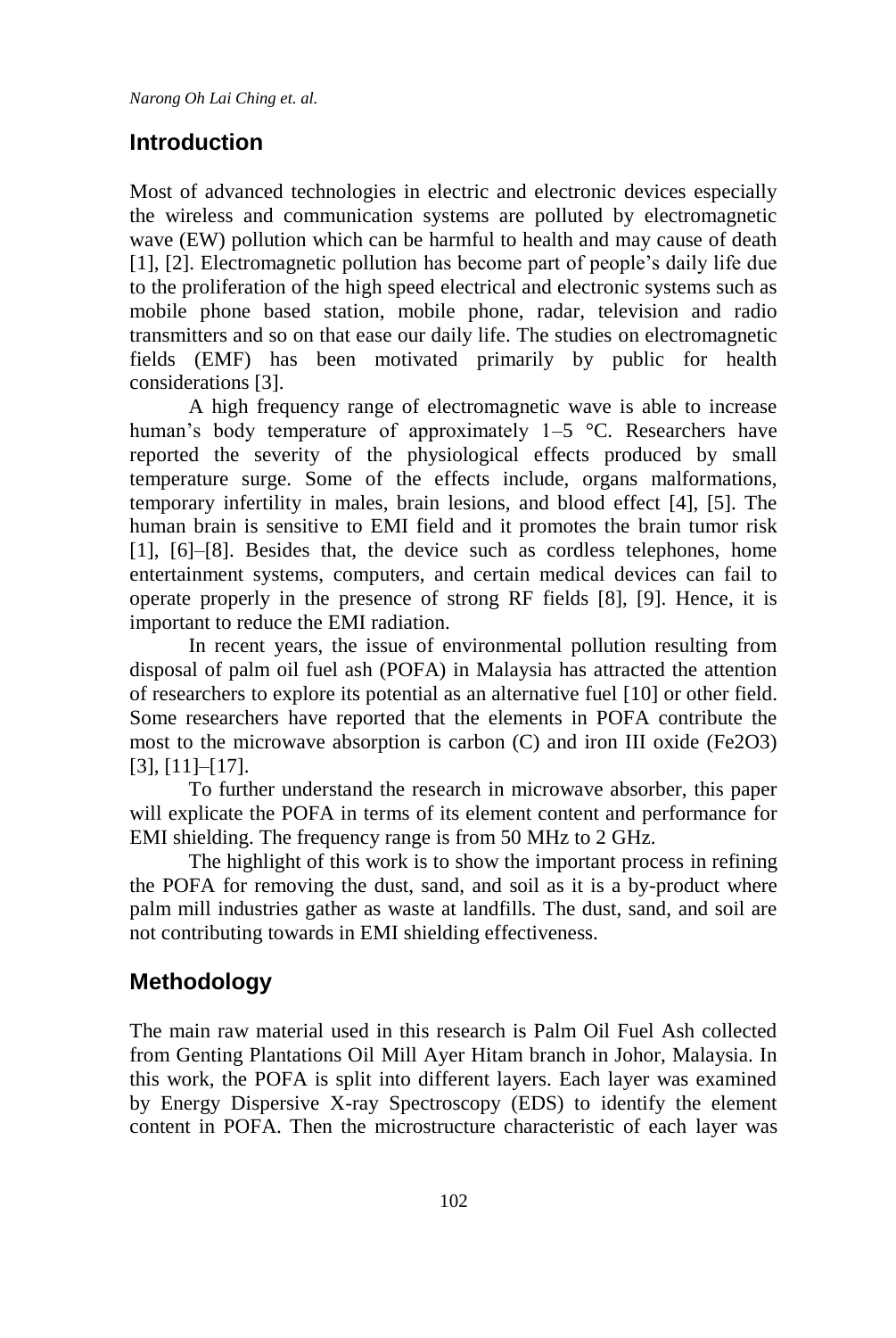explored using Scanning Electron Microscope (SEM). Next, the SE of the POFA will be measured based on the transmission measurement.

#### **Sample preparation**

500 grams of POFA is filled into a graduated cylinder. The water from laboratory is then added into the same cylinder until it is 80% full. The mixture of POFA and water is stirred for 30 minutes by using a portable stirrer. After the stirring process, the cylinder is left for 48-hours. After 48 hour of precipitation, 4 layers of POFA appeared. The layer 1 POFA is withdrew using spatula as it is floating. Then each of the layer is removed one by one by using syringe withdrawal method [18]. All layers are dried in the oven for 5 hours at the temperature of 100ºC. Figure 1 shows the schematic diagram of syringe withdrawal method.



Figure 1: Schematic diagram of syringe withdrawal method

#### **Transmission measurement**

Transmission measurement is experimental measurement method of the POFA SE. The signal is in radio frequency (RF) form. The RF is supplied from port 1 to port 2 where the sample is placed in between port 1 and port 2 transmission lines. Hundreds of data was obtained by NA and calculated in MATLAB by using Equation 1. Standards, such as ASTM D4935, EN 50147-1 and IEEE 299-1997, are not suitable for powder type specimen; thus, APC-7 connectors are used. This measurement is carried out by using APC 7 connectors as sample holder. During this measurement, both APC 7 connectors are connected to a NA. NA is a device used to measure the ratio of transmission and reflection of electromagnetic waves through a device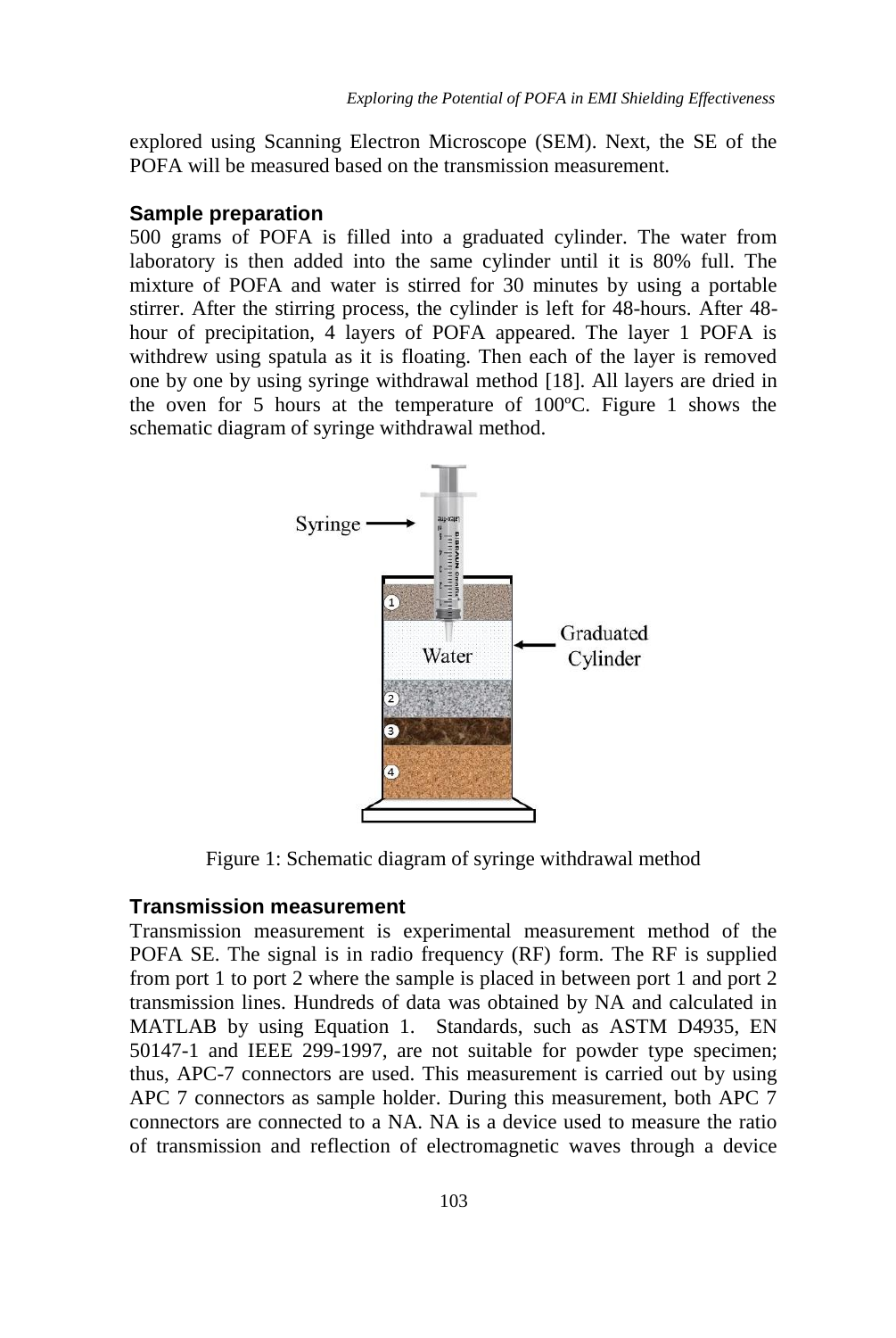*Narong Oh Lai Ching et. al.*

under test. In this work the device under test is the APC 7 connectors. The APC 7 connectors are shown in Figure 2 and Figure 3 which show how the powder-formed-samples are placed into the APC 7 connector.



Figure 2: APC 7 connector male (1) and female (2)



Figure 3: The method of insert sample into the APC 7 connector

The inner diameter of the APC 7 connector 3 mm and outer diameter is 7 mm. The sample is toroidal form when it is inside the APC 7 connector. The sample in the APC 7 connectors is compressed by using a heavy metal bar, where the pressing load is approximately  $1 \text{kg/mm}^2$ . This is to ensure the sample is completely occupied in the APC-7 connector space. After the measurement is completed, the APC-7 connector was cleaned using high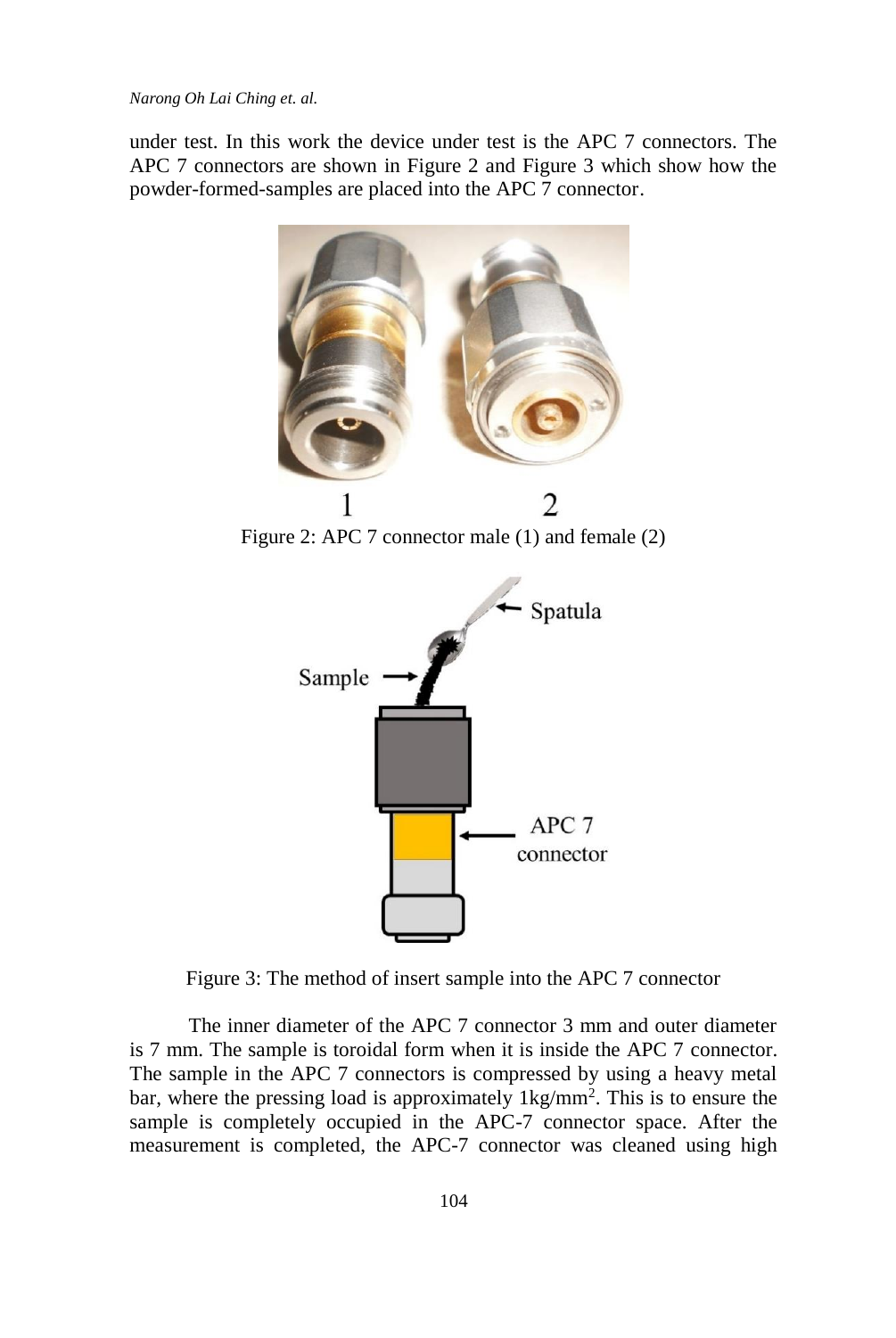pressure air. The blow process was needed to remove the remaining sample in the APC 7 connector before the next measurement. Figure 4 shows the schematic diagram of dielectric measurement method. In this measurement, the SE is obtained based on Equation (1). *S21* represents the power reserved at antenna 2 relative to the power input to antenna 1. Two types of  $S_{21}$  are used here which are *S21-without* and *S21-with*. *S21-without* represents the *S21* when the APC 7 connector does not contain any sample, while *S21-with* represents the *S<sup>21</sup>* when the APC 7 connector is filled with the sample which is in the powder form.

$$
SE(dB) = \text{Forward gain} = 20 \log \left[ \frac{S_{21} - with}{S_{21} - without} \right]
$$
 (1)



Figure 4: Schematic diagram of transmission measurement method

#### **Result and Discussions**

The EDS, SEM and SE results were discussed in this section. From the precipitation process, the POFA is split into four layers as in Figure 5. Based on the observation, layer 1 was floating on the top of water, layer 2 was the second top layer within submerged layer, layer 3 was the thinnest layer in between layer 2 and 4, and layer 4 was the layer that submerged at the bottom.

Based on the EDS result (Table 1), carbon content of layer 1 is the highest among other layers, which is 85.89%. The carbon content was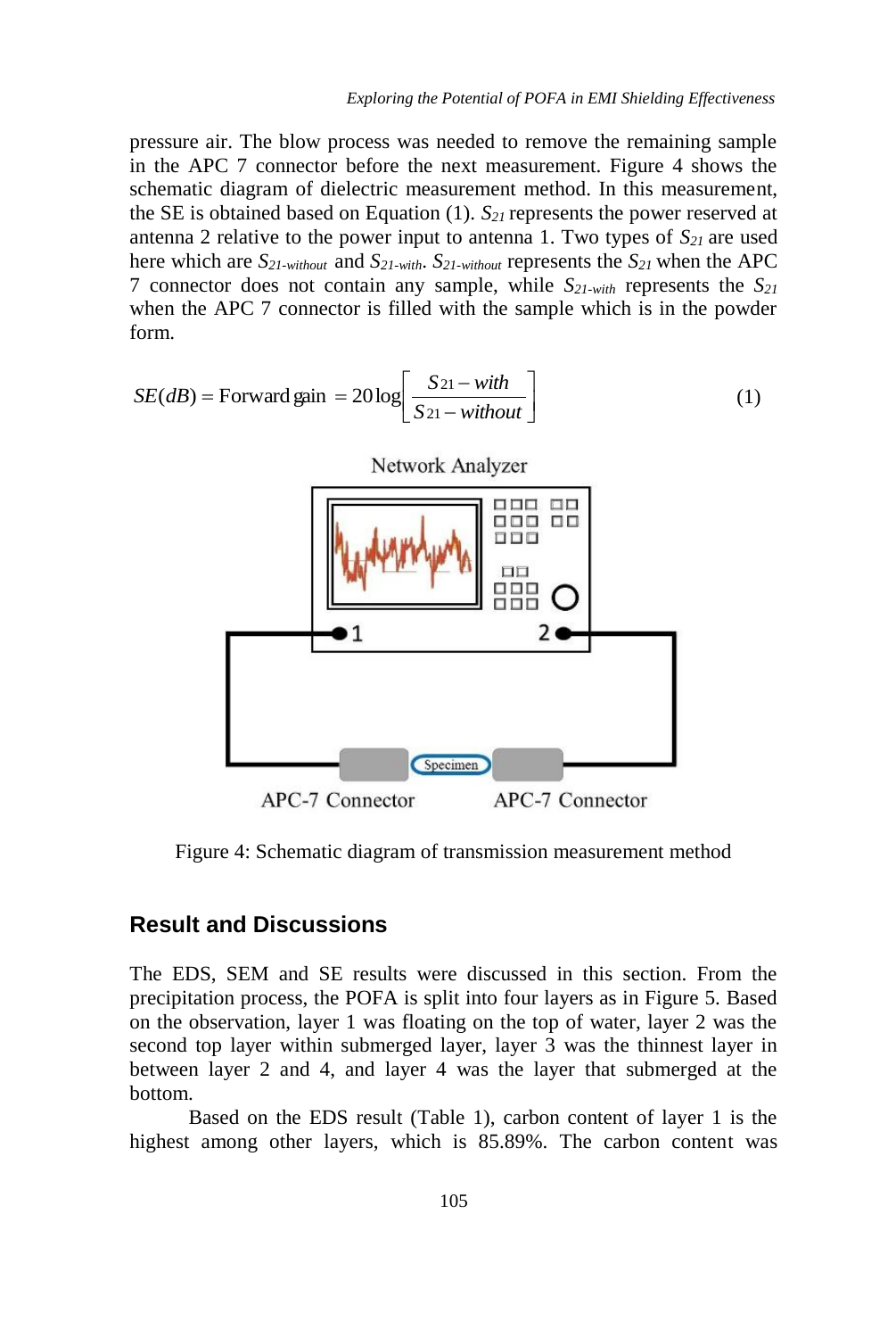*Narong Oh Lai Ching et. al.*

reduced followed by the sequence of layers. Layer 4 was rich in silicon dioxide  $(SiO<sub>2</sub>)$  which is about 53.78%.



Figure 5: The layer of POFA

| Compound                       | layer $1/\%$ | layer $2\frac{6}{9}$ | layer $3\frac{9}{6}$ | layer $4\frac{9}{9}$ |
|--------------------------------|--------------|----------------------|----------------------|----------------------|
| $\mathbf C$                    | 85.89        | 81.68                | 71.57                | 15.55                |
| MgO                            | 1.27         | 1.12                 | 1.45                 | 3.99                 |
| Al <sub>2</sub> O <sub>3</sub> |              | 1.72                 | 1.38                 | 6.85                 |
| SiO <sub>2</sub>               | 5.60         | 8.22                 | 12.09                | 53.78                |
| $P_2O_5$                       |              |                      | -                    | 3.49                 |
| $K_2O$                         | 3.25         | 2.52                 | 4.51                 | 6.75                 |
| CaO                            | 3.98         | 2.01                 | 6.30                 | 3.23                 |
| FeO                            | -            | 2.73                 | 2.70                 | 6.36                 |
| <b>Total</b>                   | 100          | 100                  | 100                  | <b>100</b>           |

Table 1: Compound in each layer

Figure 6 shows the SEM morphology images of all layers. It can be seen that layer 1 (Figure  $6(1)$ ) shows that the particle is fully porous like light foam. This explains the reason why layer 1 is floating on the surface. The SEM morphology image of layer 2 (Figure 6(2)) shows it is less porous as compared to layer 1. It is observed that layer 2 still contains the unburn palm shell. The SEM morphology image of layer 3 (Figure  $6(3)$ ) shows it is less porous as compared to layer 1 and layer 2. Layer 3 might contain empty palm fruit bunch or boughs of palm tree. Lastly, layer 4 (Figure 6(4)) presents a high density element which is the silica. Hence, layer 4 sinks at the bottom of the graduated cylinder.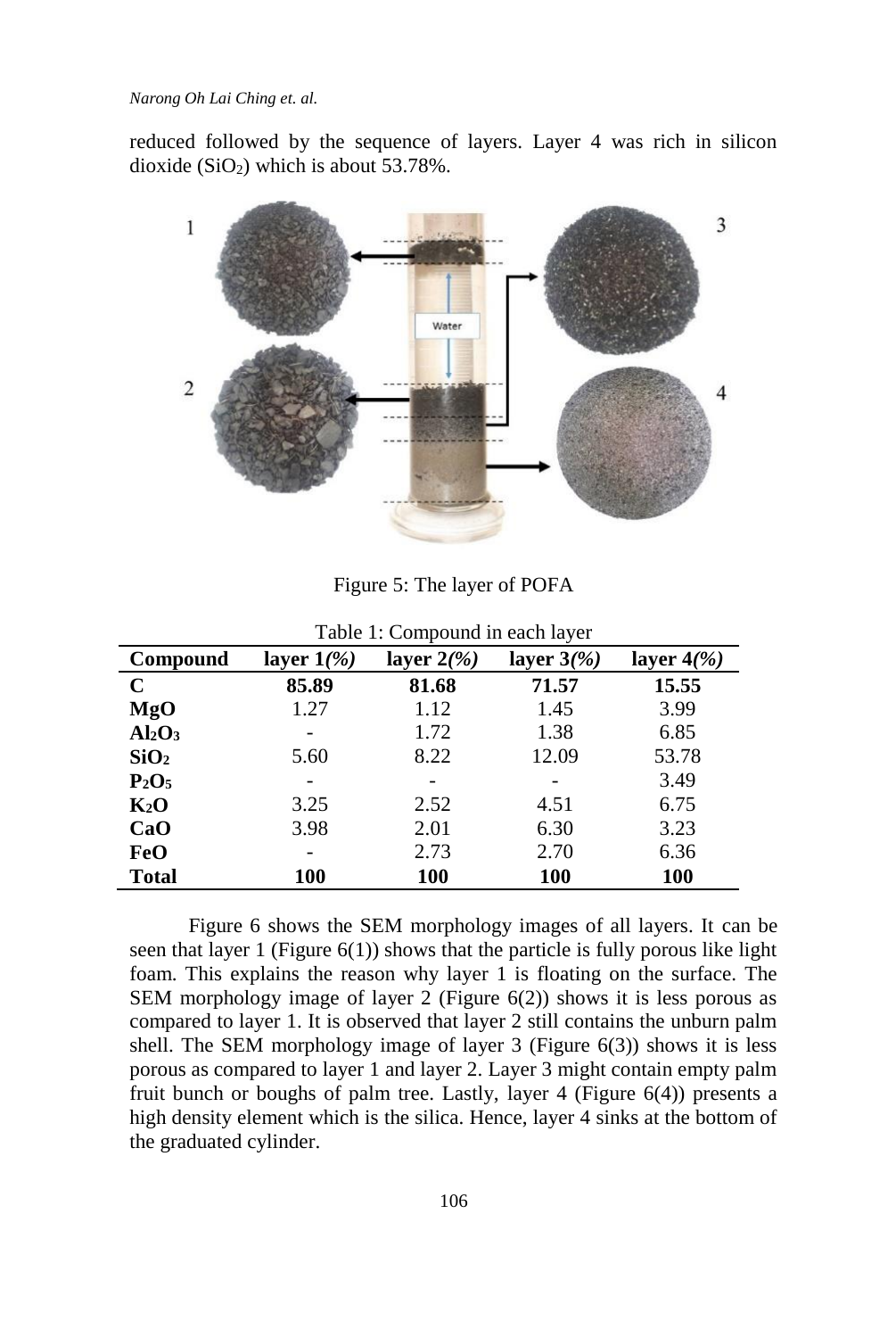

Figure 6: Morphology image of (1) layer 1, (2) layer 2, (3) layer 3 and (4) layer 4

The SE result of each layer is shown in Figure 7. The highest SE is achieved by layer 1 with about -25.76 dB (94.84 % of EMF power is reflected). The compound shows that layer 1 contains 85.89 % of carbon. The second highest SE is achieved by layer 2 with about -14.11 dB (80.29 % of EMF power is reflected). The compound shows that layer 2 contains 81.68 % of carbon. The third highest SE is achieved by layer 3 with about -11.60 dB (73.69 % of EMF power is reflected). The compound shows that layer 3 contains 71.57 % of carbon. The lowest SE is achieved by layer 4 with about -0.05 dB (0.58 % of EMF power is reflected). The compound shows that layer 4 contains only 15.55 % of carbon. Layer 4 shows the lowest EMI SE because silica does not contribute in SE.

The first three layers (layer 1, layer 2 and layer 3) show better SE results because of the high carbon content. With the existence of carbon in POFA, this helps to transform the EM field into heat [11], [19], as carbon has good conductivity [20], [21]. The carbon found in this study is similar to carbon black because its properties are the same. The carbon/carbon black has been used as floor heating elements, electronic equipment related material in various display components, magnetic recording materials [20], and electromagnetic interference (EMI) shielding [21].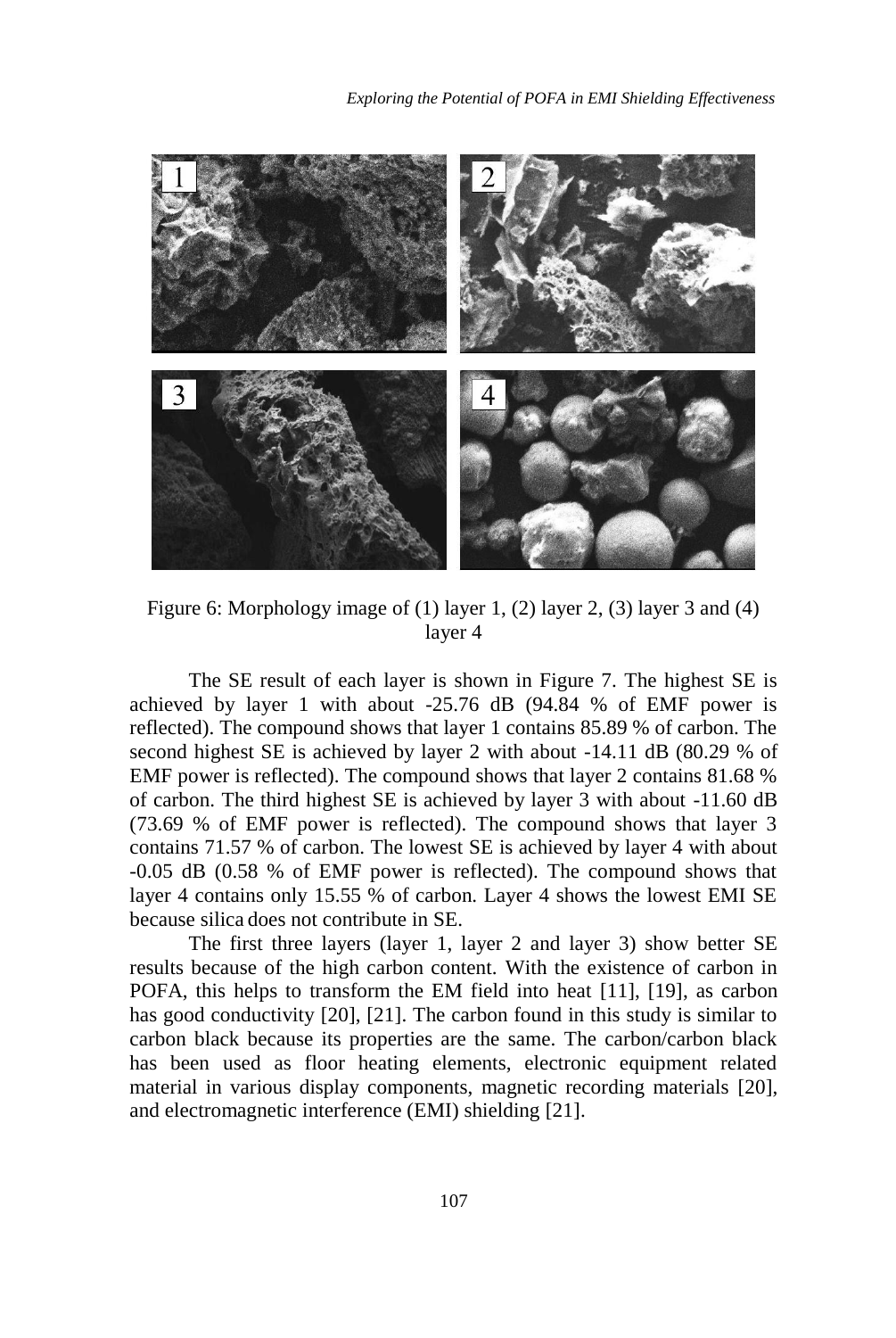

Figure 7: Shielding effectiveness of each layer

In short, Figure 8 shows the percentage of EMI shielding effectiveness of every layer. It is found that SE decreased due to the lower percentage of carbon in each layer. Layer 1 can shield 94.84% of EMI power, layer 2 can shield 80.29% of EMI power, layer 3 can shield 73.69% of EMI power and layer 4 can shield only 0.58% of EMI power.



Figure 8: EMI shielding effectiveness percentage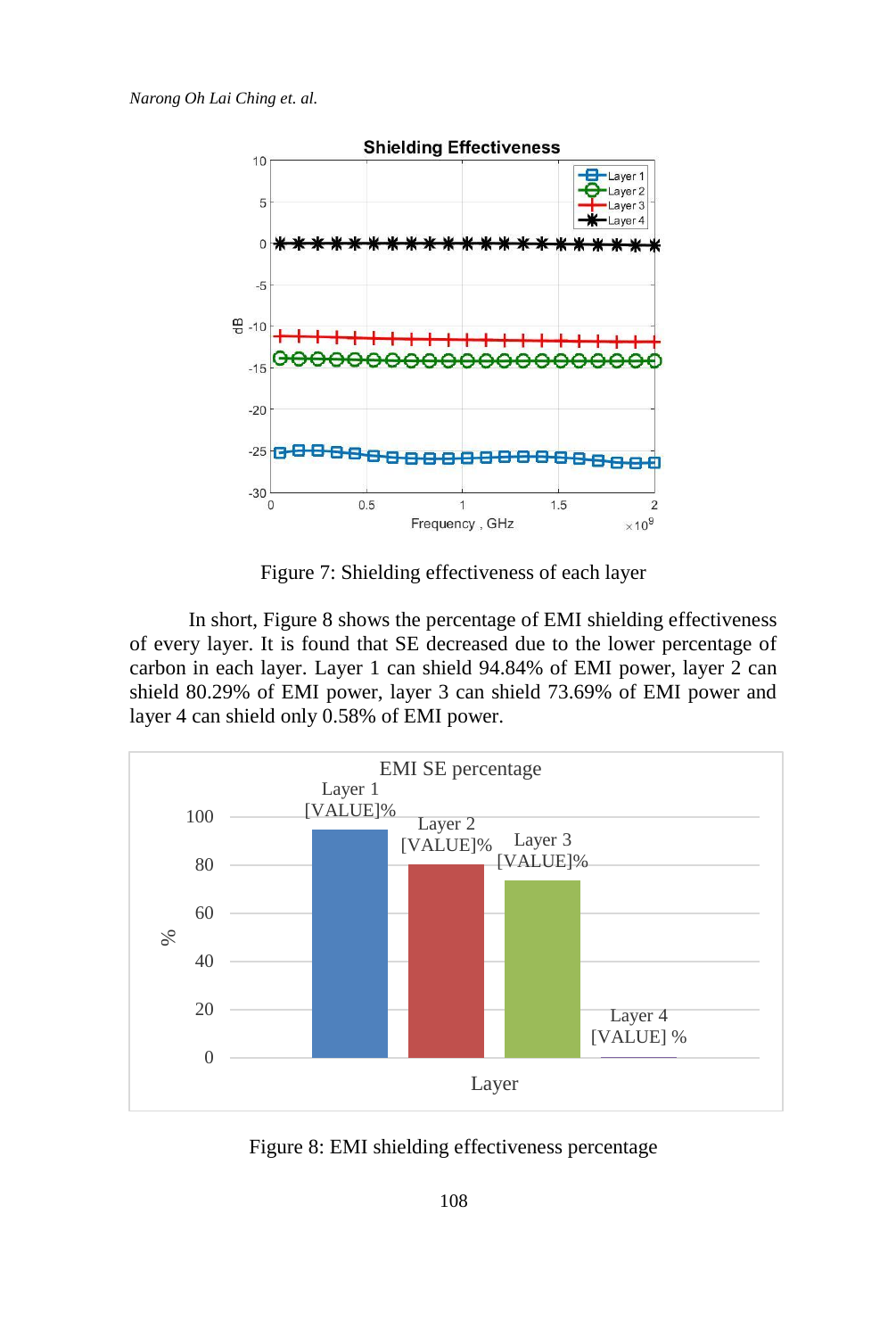## **Conclusion**

In conclusion, this study has proven that the POFA has the potential to be used as the additive for cement based material to enhance the shielding in building. The element that contributed the most to EMI shielding in POFA is carbon. The precipitation process has been proven to be an important step to split out the unwanted element, and it is shown that not all elements in the POFA are contributing to EMI shielding. The silica  $(SiO<sub>2</sub>)$  which is poor in EMI shielding should be reduced from the POFA. Layer 1 which can block 94.84% of EMF is strongly recommended for shielding application as this also reduces the pollution problem of the POFA to the environment.

## **Acknowledgement**

This paper was partly sponsored by the Centre for Graduate Studies Universiti Tun Hussein Onn Malaysia.

## **References**

- [1] C. Beall, E. Delzell, P. Cole, and I. Brill, "Brain tumors among electronics industry workers.," *Epidemiology*, vol. 7, no. 2, pp. 125– 130, 1996.
- [2] S. Xie, Y. Yang, G. Hou, J. Wang, and Z. Ji, "Development of layer structured wave absorbing mineral wool boards for indoor electromagnetic radiation protection," *J. Build. Eng.*, vol. 5, pp. 79–85, 2016.
- [3] G. Bantsis, C. Sikalidis, M. Betsiou, T. Yioultsis, and T. Xenos, "Electromagnetic absorption, reflection and interference shielding in X-band frequency range of low cost ceramic building bricks and sandwich type ceramic tiles using mill scale waste as an admixture.," *Ceram. Int.*, vol. 37, no. 8, pp. 3535–3545, 2011.
- [4] T. Wessapan, S. Srisawatdhisukul, and P. Rattanadecho, "Numerical analysis of specific absorption rate and heat transfer in the human body exposed to leakage electromagnetic field at 915 MHz and 2450 MHz," *J. Heat Transfer*, vol. 133, no. 5, p. 51101, 2011.
- [5] P. Keangin, K. Vafai, and P. Rattanadecho, "Electromagnetic field effects on biological materials," *Int. J. Heat Mass Transf.*, vol. 65, pp. 389–399, 2013.
- [6] D. P. Loomis and D. A. Savitz, "Mortality from brain cancer and leukaemia among electrical workers.," *Br. J. Ind. Med.*, vol. 47, no. 9, pp. 633–8, 1990.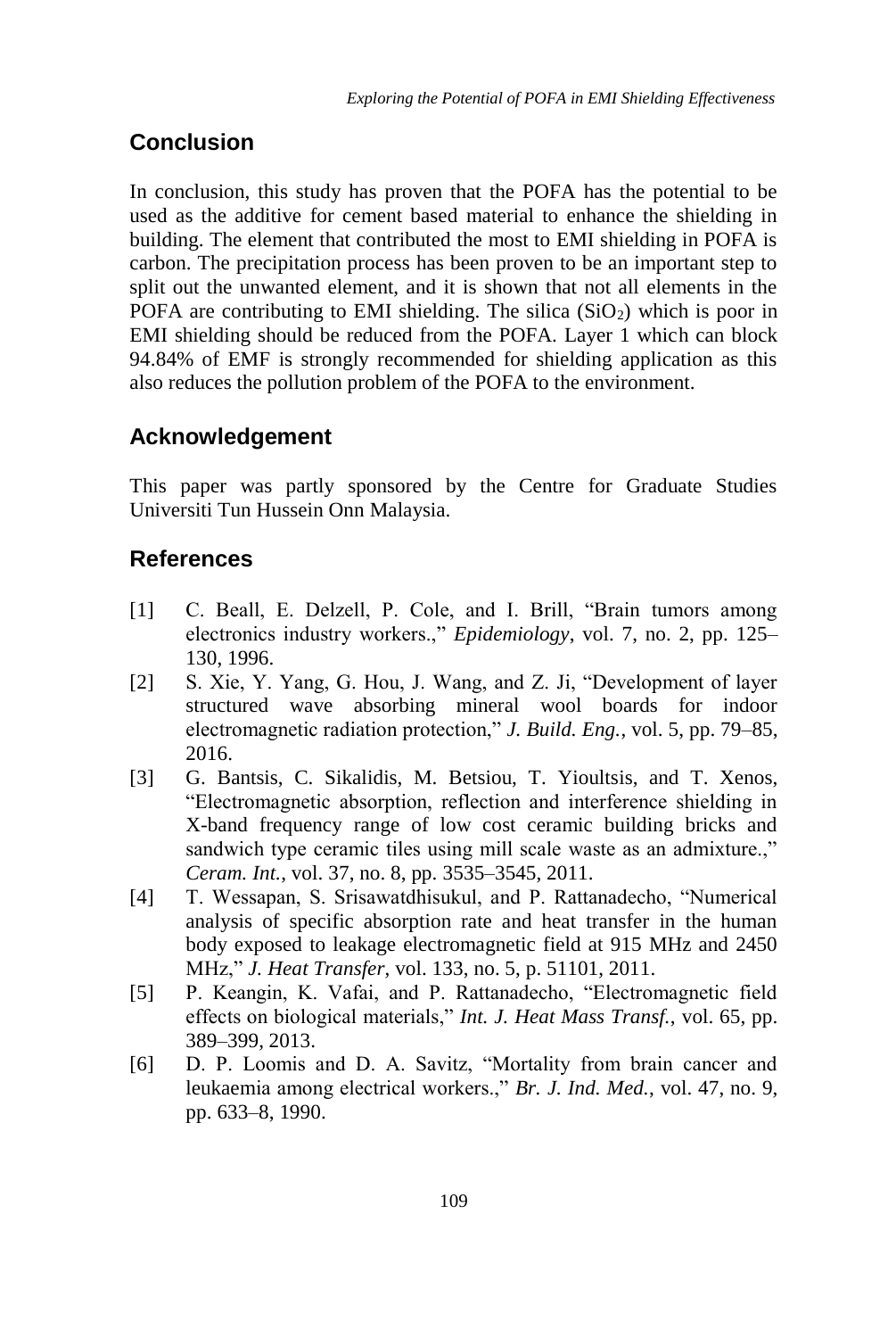- [7] B. B. Levitt and H. Lai, "Biological effects from exposure to electromagnetic radiation emitted by cell tower base stations and other antenna arrays," *Environ. Rev.*, vol. 18, no. NA, pp. 369–395, 2010.
- [8] E. E. Fesenko, V. R. Makar, E. G. Novoselova, and V. B. Sadovnikov, "Microwaves and cellular immunity. I. Effect of whole body microwave irradiation on tumor necrosis factor production in mouse cells.," *Bioelectrochem. Bioenerg.*, vol. 49, no. 1, pp. 29–35, 1999.
- [9] A. Miszczyk and K. Darowicki, "Study of anticorrosion and microwave absorption properties of NiZn ferrite pigments," *Anti-Corrosion Methods Mater.*, vol. 58, no. 1, pp. 13–21, 2011.
- [10] W. A. N. W. Mohamed and N. R. Abdullah, "Combustion Characteristics of Palm Shells and Palm Fibers Using an Inclined Grate Combustor," *Carbon N. Y.*, vol. 57, pp. 48–94.
- [11] H. Abdullah, A. Zanal, M. N. Taib, I. R. Mohamed Noordin, W. K. Wan Ali, R. Ariffin, S. Abdullah, R. Baharudin, and A. T. Abdullah, "Microwave Absorber Coating Material Using Oil Palm Ash," *Adv. Mater. Res.*, vol. 512–515, pp. 1941–1944, 2012.
- [12] L.Baoyi, D. Yuping, and L. Shunhua, "The electromagnetic characteristics of fly ash and absorbing properties of cement-based composites using fly ash as cement replacement," *Constr. Build. Mater.*, vol. 27, no. 1, pp. 184–188, 2012.
- [13] R. Che, C. Wang, Y. Ni, and B. Yu, "Preparation and microwave absorbing properties of the core-nanoshell composite absorbers with the magnetic fly-ash hollow cenosphere as core," *J. Environ. Sci.*, vol. 23, pp. S74–S77, 2011.
- [14] Z. Dou, G. Wu, X. Huang, D. Sun, and L. Jiang, "Electromagnetic shielding effectiveness of aluminum alloy–fly ash composites," *Compos. Part A Appl. Sci. Manuf.*, vol. 38, no. 1, pp. 186–191, 2007.
- [15] H. Guan, S. Liu, Y. Duan, and J. Cheng, "Cement based electromagnetic shielding and absorbing building materials," *Cem. Concr. Compos.*, vol. 28, no. 5, pp. 468–474, 2006.
- [16] M. Mishra, A. P. Singh, and S. K. Dhawan, "Expanded graphitenanoferrite–fly ash composites for shielding of electromagnetic pollution," *J. Alloys Compd.*, vol. 557, pp. 244–251, 2013.
- [17] J. Cao and D. D. L. Chung, "Use of fly ash as an admixture for electromagnetic interference shielding," *Cem. Concr. Res.*, vol. 34, no. 10, pp. 1889–1892, 2004.
- [18] M. B. Melwanki and M. R. Fuh, "Dispersive liquid-liquid microextraction combined with semi-automated in-syringe back extraction as a new approach for the sample preparation of ionizable organic compounds prior to liquid chromatography," *J. Chromatogr. A*, vol. 1198–1199, no. 1–2, pp. 1–6, 2008.